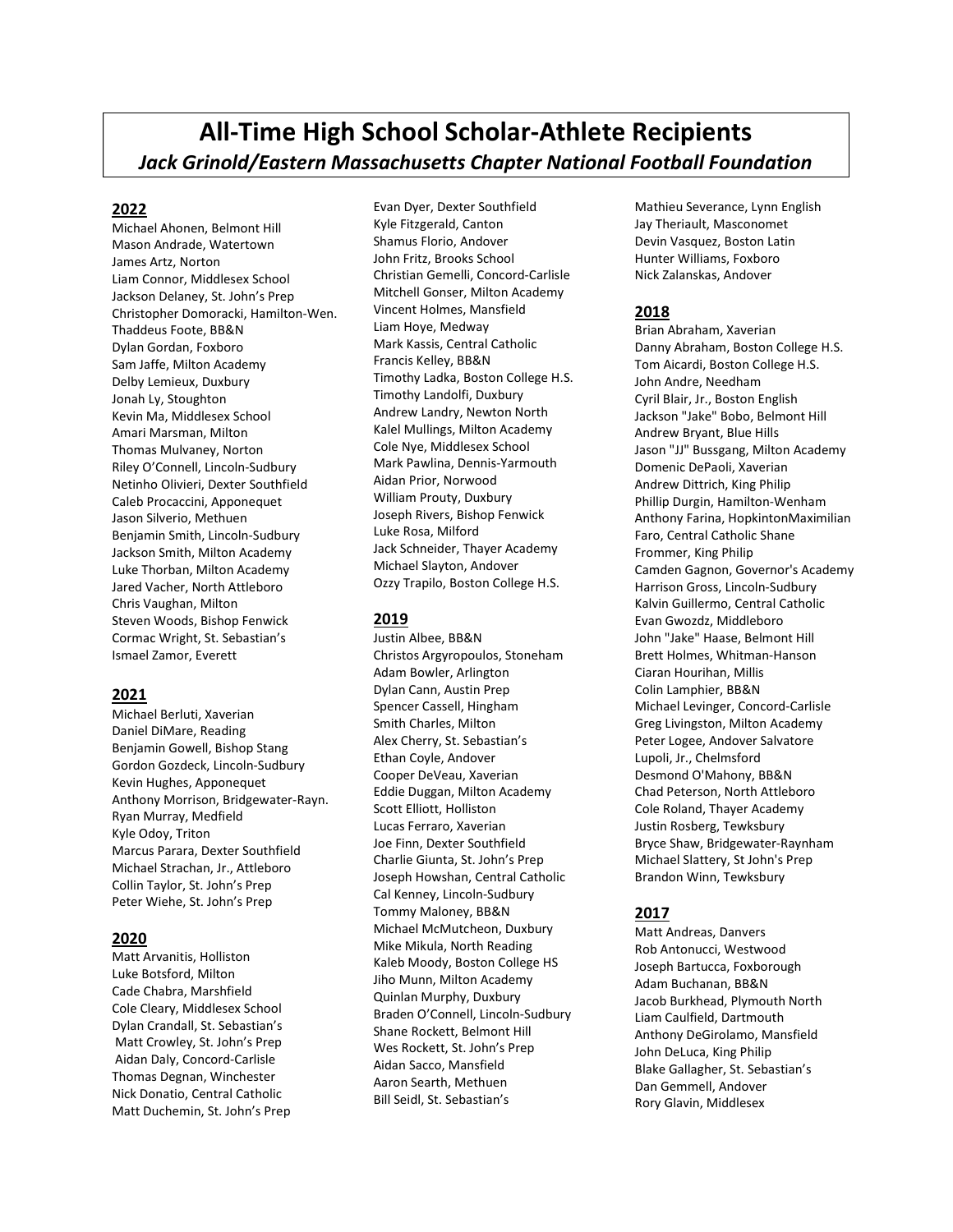Jake Guidone, Xaverian Raymond Hunt, Belmont Hill Bobby Maimaron, Duxbury Matthew Marcantano, Catholic Memorial Brett Mazur, King Philip Henry McDonough, Winchester Jack McGowan, Catholic Memorial Mark Mulvaney, Holliston Michael Pedrini, Melrose Ernest "EJ" Perry IV, Andover Nicholas Rajotte, North Attleboro Allan Rappleyea, Milton Academy Ryan Reagan, Duxbury Troy "TJ" Rothman, Boston College H.S. Andrew Ryan, Xaverian Cory Ryder, Nantucket Tom Seidl, St. Sebastian's Michael Silva, Milton Academy William Stonestreet, Belmont Hill Ryan Sullivan, Stoughton Justin Winschel, BB&N

# 2016

Nick Allsop, Xaverian Michael Calabro, St. Sebastian's Nic Canal, Hopkinton Jay Carnevale, St. John's Prep James Cooke, King Philip Dom Cozier, Milton Academy Nat Deacon, Milton Academy Connor Downs, Foxborough Oliver Eberth, St. John's Prep Robert Fitzgerald, Central Catholic Matt Flanagan, Lincoln-Sudbury Scott Foden, Masconomet Lucas Goldman, Needham Nick Janco, Central Catholic Will Johnson, Boston College H.S. Mike Kenney, Lincoln-Sudbury Jeremy Koen, Danvers Arman Koul, Andover Drew Laundry, Billerica Brendan Lynch, Boston College H.S. Kevin Lyons, Weymouth Jack Masterson, Marshfield Adam McNamara, Marshfield Edwin Munguia, East Boston Jack O'Brien, Catholic Memorial David Perdoni, Belmont Hill Elijah Pierre, Xaverian Josh Shafer, Mansfield Sean Smialek, Dartmouth Nick Smith, Whitman-Hanson Kendall Van Allen Sam Vitale, Danvers Eric Zhao, Needham

# 2015

Nicholas Athy, Holliston Jake Burt, St. John's Prep Harrison Busa, Needham Matt Carafa, Mansfield Andrew DeNucci, Newton North Brian Duffy, Andover Brian Dunlap, Natick Charles Durbin, Belmont Hill Ryan Earle, Archbishop Williams Markus Edmunds, Central Catholic Sam Friedman, Boston Col. H.S. Joe Gaziano, Xaverian more, Milton Academy Nathan Kowalski, Dighton-Rehoboth Harry Kraft, Belmont Hill Jonnie Lawson, Milton Academy Daniel MacDonald, Central Catholic Samuel Malafronte, Abington Rich Martino, Danvers Jack McCabe, Dartmouth Brandon Newton, Jeremiah Burke Terence Norton, Andover Cole O'Connor, BB&N Steven O'Reilly, Masconomet Matt Richman, Lincoln-Sudbury Mark Rittiboon, Swampscott Cam Rondeau, Lynnfield Matt Shenton, Concord-Carlisle Ben Shorey, Concord-Carlisle Noah Sorrento, Xaverian Cris Valles, Danvers Geoff Wade, St. Sebastian's Dario Zarrabian, Roxbury Latin

# 2014

Rhett Adley, Lexington Jonathan Baker, Millis Sam Benger, Hingham Aidan Beresford, Marshfield John Bernard, Needham Colby Blaze, Barnstable Matthew Bonazzoli, BB&N Joe Byrnes, Ashland Jordan Corbett-Frank, Winthrop Zach Duguid, Beverly Dan Fulham, St. Sebastian's Peter Graves, Milton Academy James Hendren, Dexter Southfield Drew Jacobs, Milton Academy Matthew Jeye, Holliston Benjamin Joyal, Marshfield Shayne Kaminski, Xaverian Chris Kennedy, Barnstable Grant Kramer, Duxbury Erik Kushner, Sharon Jonathan Lilley, Boston College H.S. Conor Moriarty, Walpole

Dylan Oxsen, Plymouth South Nick Paganetti, Scituate Dante Papas, BB&N Greg Roder, Lincoln-Sudbury Jonathon Saurman, Austin Prep Brad Scuzzarella, Lynn Classical Connor Strachan, St. Sebastian's Zach Thomas, Arlington Marcus Urann, Duxbury Kyle Wisnieski, Mansfield Steve Zieselman, Mansfield

# 2013

Craig Anderson, Franklin Nicholas Andonian, Middlesex Tyler Arena, New Bedford Maxwell Athy, Holliston Lucas Bavaro, St. John's Prep Nicholas Bland, Milton Academy Ryan Bohlin, Hopkinton Evan Boynton, Concord-Carlisle Chance Brady, Haverhill Vincent Burton, Blue Hills Regional Harris Carmichael, North Attleboro Thomas Crowly, Concord-Carlisle Arthur D'Angelo, Medfield Patrick Fabrizio, Newton South Brendan Flaherty, Beverly John Foster, Scituate Dakota Girard, Nauset Henry Guild, Lincoln-Sudbury Francis Hannon, Bishop Fenwick Will Heikkinen, Andover Dewey Jarvis, Belmont Hill Alex Jette, North Attleboro Ryan Litchrman, Barnstable Timothy Manganello, Braintree Dylan Mann, Masconomet Alex Moore, St. John's Prep Brian O'Malley, St. Sebastian's Nick Peabody, Barnstable William Peoples, BB&N Michael Rando, Walpole Logan Riley, Watertown Austin Roberts, Brockton Michael Stearns, Framingham Ian Stewart, Needham

# 2012

Adam Bakopolus, BB&N Daniel Barone, Holliston Jamie Bourque, Wakefield Brian Bowser, Belmont Hill Henry Bumpus, Concord-Carlisle Matthew Cahill, Lincoln-Sudbury Andrew Coke, Andover Jack Connolly, St. Sebastian's Douglas Crook, Barnstable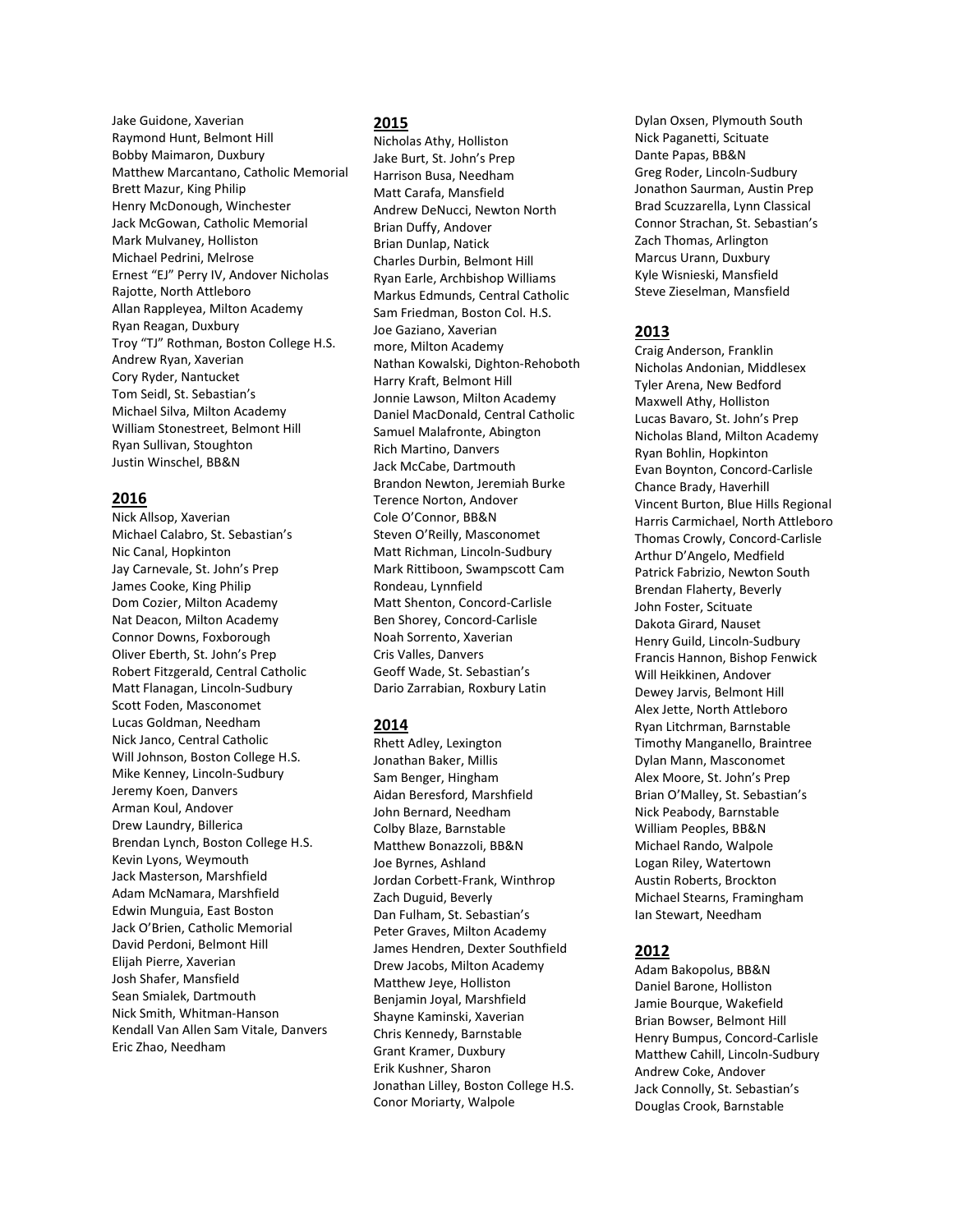Mike DeCina, Hopkinton Jonathan DiBiaso, Everett Nicholas DiChara, BB&N Shane Donovan, Thayer Academy Steven Jepeal, Austin Prep Daniel Laorenza, North Andover Nicholas Leonard, Mansfield Kevin McCarthy, Hingham Michael McKie, Boston Latin Jason McShea, Boston College H.S. Mike Minihan, Belmont Hill Matt Montalto, Dennis-Yarmouth Reilly Naton, Duxbury Stephen O'Grady, North Andover Matthew O'Keefe, Duxbury Leo Parnell, East Boston Daniel Pierce, Needham William Quigley, Marblehead Armani Reeves, Catholic Memorial Mark Riley, Needham Peter Trombly, Acton-Boxboro William Twyman, Lincoln-Sudbury Andy vanderWilden, Concord-Carlisle Michael Walsh, Swampscott Camren Williams, Catholic Memorial

# 2011

Zachary Bartlett, Xaverian John Bergantino, Belmont Hill Eric Bermudez, Masconomet John Carrier, Cohasset Matthew Costello, Everett Peter Crampton, Lexington Nathan Crary, Dennis-Yarmouth Ned Deane, Andover Ryan Delisle, St. John's Prep Glen Duffy, Natick Anthony Fabiano, Wakefield Ryan Flannery, North Attleboro Michael Grassa, BB&N Kane Hafey, Duxbury Louis Hunt, Belmont Hill Daniel Johnson, North Attleboro Brad Keirstead, Waltham Denis Maguire, Duxbury Alec May,King Philip Kyle McGuire, Mansfield Brian Miller, Andover Nick Noonan, Milton Obum Obukwelu, Boston College H.S. Peter Savarese, BB&N Max Schaphorst, Needham Ben Shelton, Wayland Zachary Smerlas, Lincoln-Sudbury Charles Storey, Milton Academy Brian Strachan, St. Sebastian's Chris Tamasi, Xaverian Anthony Tedesco, Mansfield

Ben Ticknor, Milton Academy Michael Wesiman, North Andover

### 2010

John Bumpus, Concord-Carlisle James Collins, Reading Cameron Colwell, Xaverian Joseph Cookson, Belmont Hill Patrick Crosby, Lincoln-Sudbury John Daniels, Masconomet Andrew Dirks, Belmont Hill Shawn Doherty, Mansfield Kerry Hecker, Needham Casey Johnson, Lynn Classical Andre Joseph, BB&N Max Kingsley, St. Sebastian's Zachary Latrell, Central Catholic Robert MacNeil, Marshfield Scott McCummings, Natick Robert Ofoedu, St. Clement's Jake O'Malley, St. Sebastian's Derek Papaginaopoulos, BB&N Alex Phelan, Xaverian Ryan Pollock, Reading Thomas Romero, Bishop Feehan Christopher Splinter, Masconomet

#### 2009

Keegan Ashley, Lincoln-Sudbury Joshua Boyd, Catholic Memorial John Collins, Roxbury Latin Michael DiChiara, BB&N Anthony Franciosi, Xaverian Xander Frantz, BB&N Steven Grassa, BB&N Daniel Guadagnoli, Framingham Grant Hailer, Milton Academy Conor Henry, Coyle-Cassidy Arthur Lynch, Dartmouth Justin Mello, Dartmouth Timothy Morris, Melrose William Cronin, Acton-Boxboro Andrew Elfman, Wellesley Mark Farnham Andover Michael Fitzgerald, Malden Catholic Christopher Fucillo, Rockland Barry Gallup, Jr., Belmont Hill Taylor Glor, Belmont Hill Patrick Moynahan, Boston College H.S. Kenneth Murphy, Hingham Nnamdi Obukwelu, Boston College H.S. Philippe Panico, BB&N Andrew Perlmutter, Dover-Sherborn James Queney, Reading Adam Riegel, Walpole Derek Russell, Newton South Joshua Scott, Milton Academy

## 2008

Stephen Aborn, Milton Academy Ryan Andrew, Dartmouth Matthew Bellomo, Holliston Nate Brakeley, St. John's Prep Scott Darby, St. John's Prep Albert Ding, Chelmsford Derrick Duquette, Plymouth South Mark Dwyer, Woburn Daniel Falby, Needham Mark Hogan, Lincoln-Sudbury Brian Hopkin, Needham Tomas Kearney, Xaverian Peter Kinchley, Swampscott Walter McCarthy, Milton Academy Ernest Mello, Arlington Nico Papas, BB&N Matthew Rayner Andover Nick Schwieger, Bishop Feehan Michael Stone, Holliston Darren Thellen, Brockton Ian Vieira, Thayer Academy Alex Walter, Lynn Classical

### 2007

Shea Allard, Wareham Patrick Bailey, Beverly Benjamin Benson, Weston Eric Bunker, Masconomet Daniel Cunina, Concord-Carlisle Joel Caron, St. John's Prep Brian Doyle, Hopkinton Corey Gatewood, Belmont Hill Tyler Green, Middlesex School Kyle Harasimowicz, Duxbury Mathew Kearney, Hingham Timothy Kiely, St. John's Prep Bryan Kipp, Xaverian Brian Marrigan, Boston College H.S. Trevor Mundt, Belmont Hill Mathew Murray, Winthrop Mude Ohimor, Stoughton Mark Peterouskie, Holliston Daniel Pozner, Thayer Academy Erik Reks, Xaverian Christopher Shannon, Phillips Andover Mark Sweeder, Waltham

# 2006

Nate Anuchuetz, Milton Academy Thomas Beaton, Pentucket Michael Greenberg, Milton Academy Alex Jenny, Wayland Michael Lawler, Roxbury Latin Thomas McMannus, Wakefield John McSwiggin, Dracut Christopher Nixon, Duxbury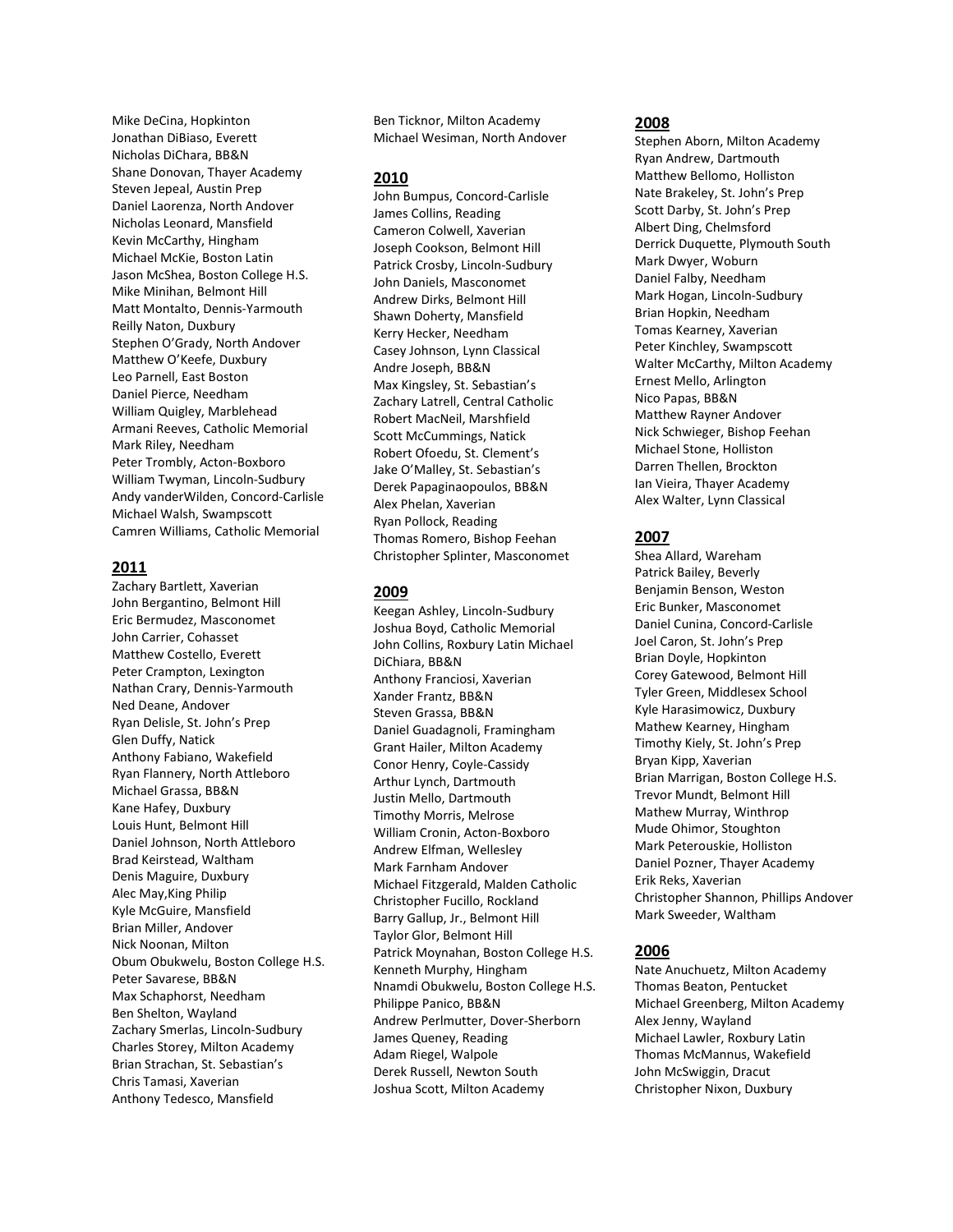Zachary O'Donnell, Middlesex School Joseph Parise, Westford Academy Alex Perry, Danvers Eric Skeffington, Woburn Michael Swanton, Foxboro James Williams, Roxbury Latin Daniel Zailskas, Milton Academy

# 2005

Lawrence Abare, Acton-Boxboro Robert Abare, Acton-Boxboro Seth Bancroft, Apponequet Matthew Curtis, Lynn English Fran DeBruzzi, Concord-Carlisle Jake Dellorco, Franklin Michael Flanagan, Xaverian Mathew Hennessey, Andover Patrick Kelly, Foxboro David Libardoni, Bishop Feehan Michael Lubrano, Chelmsford Christopher Marinelli, Boston College H.S. Guy Matisis, Hingham James McCann, Boston College H.S. Troy McHenry, St. John's Prep Brian Morrissey, Gov. Dummer Matthew Nuzzo, Everett George Paone, Everett Tyler Parrino, Holliston Samuel Rudman, BB&N Jesse Spartichino, Lexington Matthew Thomas, Dracut

# 2004

Jason Apruzzese, Burlington Christopher Bilodeau, Cohasset Jason Blydell, Swampscott Samuel Breslin, Weyland Hans Buder, Martha's Vineyard Timothy Daniels, Milton Academy Paul Dwyer, Woburn Erik Ellis, Barnstable Chad Gaudet, Middlesex School Cormac Harkins, Needham Gary Hefferman, Chelmsford Stephen Hunt, Boston College H.S. Eric Kester, Middlesex School Omar Longus, Milton Academy Ryan Mahoney, Swampscott Kiel McQueen, Acton-Boxboro Anthony Messia, Wareham Frank Nuzzo, Everett Michael O'Brien, Roxury Latin David Paine, Bishop Feehan Christopher Pizzotti, Reading Mark Spadafora, Saugus

# 2003

Harold Anderson, Duxbury Tom Balestracci, New Bedford Andrew Brecher, Needham Justin Brunell, Bishop Feehan Ryan Byrne, Tewksbury Gary Catelli, Dartmouth Darren Gallup, Belmont Hill Cullen Gilchrist, Dartmouth Peter Harrington, Salem David Healey, Reading Gregory Hill, Barnstable Douglas Johnson, Woburn Christopher Kenney, Roxbury Latin Ryan Keohane, Melrose Adam Kowalski, Chelmsford Justin Macione, Xaverian Daniel Saltzman, Foxboro Brian Schurko, Everett Chris Skeffington, Woburn Ryan Tully, Bishop Feehan Kip Weiskopf, Lincoln-Sudbury Adam Young, Mansfield

# 2002

Ryan Armstrong, Whitman-Hanson Dozie Azotam, Charlestown Mark Balestraci, New Bedford Carson Brennan, Westwood Jordan Calaguire, Medfield Sean Canover, Whitman-Hanson Michael Dailey, Woburn Jeffrey Douglas, Chelmsford Peter Doyle, Belmont Hill Bryan Duggan, Danvers Richard Florence, Bridgewater-Raynham Lennie Hill, St. John's Prep John Kazanovics, Reading Matthew MacPherson, Burlington Patrick McGoon, Oliver Ames Jeffrey Molesso, Haverhill T.J. Porter, Lexington Michael Shannon, Belmont Hill Brennan Sherry, Wayland Jason Solomon, Newton South James Unis, Gloucester Wainwright Wint, Somerville

# 2001

Benjamin Bloom, Wellesley David Borgonzi, Everett Timothy Bulman, Boston College H.S. Lyon Carter, Silver Lake Andrew Cleary, Belmont Hill Jason Cook, Burlington Eric Diamond, Marshfield Evan Dunn, Chelmsford Tony Generous, Whitman-Hanson

Wayne Harrington, Rockland Craig Iverson, Woburn Adam Jenkins, Burlington Mark Lentz, Milton Academy Paul Lyons, Roxbury Latin Geoffrey McNally, Lincoln-Sudbury Robert Murphy, Rockland Caleb Pelger, Lincoln-Sudbury Stephen Pizzotti, Reading Timothy Rose, Needham Christopher Roy, Acton-Boxboro Brian Skeffington, Woburn Jacob Thibeault, Lexington

# 2000

Dante Balestracci, New Bedford Jonathan Bryant, Silver Lake John Carr, Taunton John Clifford, Belmont Hill William Conroy, Thayer Academy Jeffrey Coots, Melrose Dan Debiasio, North Attleboro Chris Doneski, Billerica Brandon Estrella, Barnstable Neal Foley, Lexington Matt Fratto, Waltham Jason Goggin, Somerville John Kolosetski, Lynn English Chris Lawrence, Falmouth Mike Lopez, Lincoln-Sudbury Brandon McCafferty, Belmont Hill Dan McNamara, Norwell Alex Popp, Walpole Joe Prisic, Woburn Dan Relihan, Wakefield Tom Street, Barnstable Marc Wayshak, Sharon

# 1999

Doug Bessette, Bridgewater-Raynham Jeff Dias, Tyngsboro Leo Evriviades, Milton Academy Mike Fanning, Durfee Eric Farnkoff, Woburn Ryan Friend, Bedford Pat Hayes, East Bridgewater Jason Houston, Lowell Marc LeBoeuf, New Bedford Ben Leslie, Milton Academy Bob Liljedahl, Old Rochester Greg Loseau, Whitman-Hanson Dan Malavich, Lowell Matt McEvoy, Belmont Niall Murphy, Central Catholic Alan Rich, St. John's Prep Patrick Rose, Needham Andy Samalis, Austin Prep David Seger, Duxbry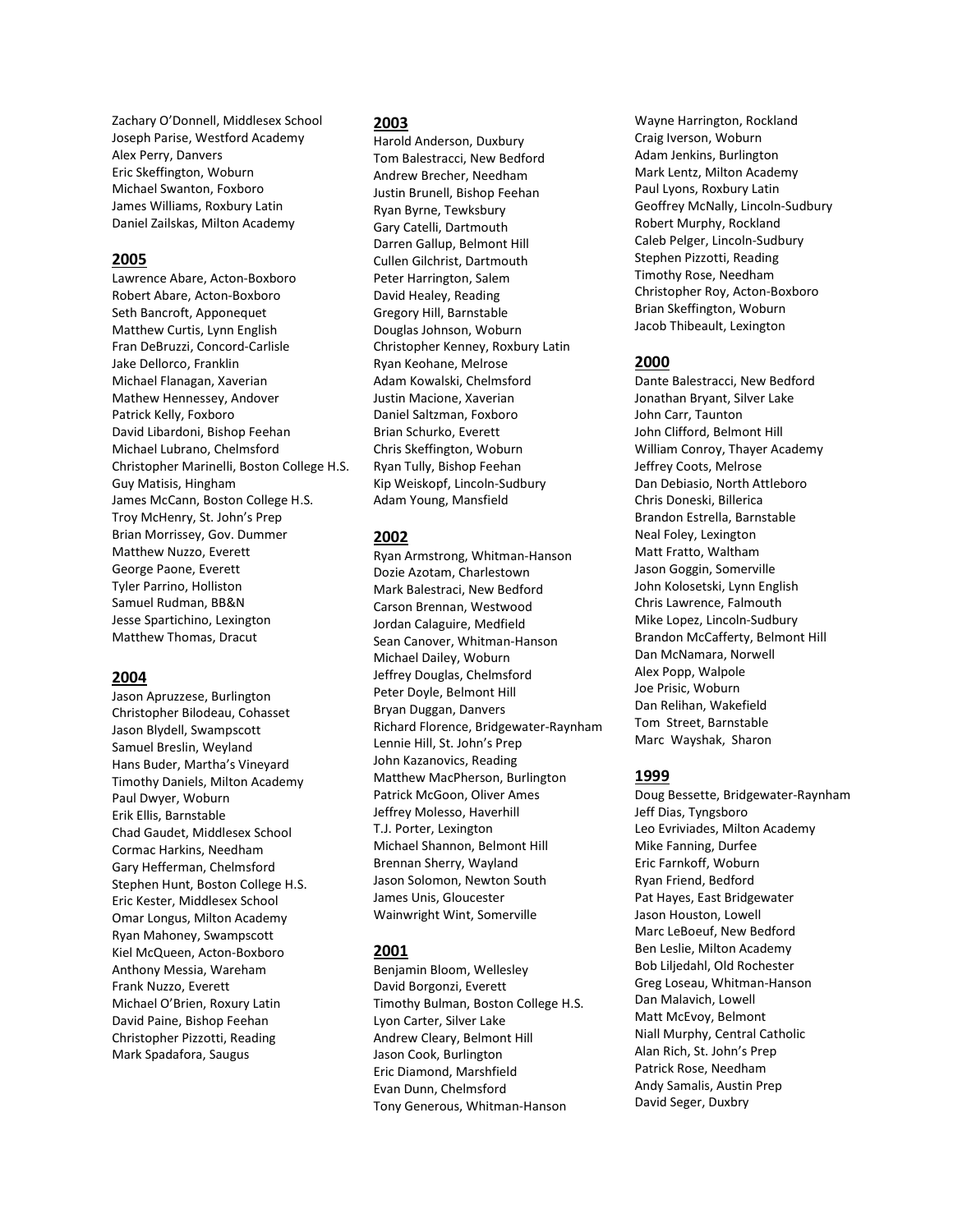Andy St. Pierre, St. John's Prep Andy Strojny, Xaverian Scott Treacy, Wakefield

#### 1998

Bob Anderson, Boston College H.S. Mike Borgonzi, Everett Mike Connolly, Norwood Ryan Fitzgerald, Roxbury Latin John Flynn, Boston College H.S. Doug Griswold, Boston College H.S. Andy Hopkin, Needham Chris Kellner, Westwood Mike Kenny, Hannover Brian Lentz, St. John's Prep Jared Lewis, Archbishop Willams Jesse MacDonald, Malden Catholic Bob Montgomery, Lowell Joe Murray, Winthrop Kyle O'Brien, Andover Academy Dave Reed, North Attleboro Andy Romanowski, Lowell Damien Roomets, Lincoln-Sudbury Brian St. Pierre, St. John's Prep Ben Sproul, Barnstable Rich Sutherland, Waltham Joe Uliano, Central Catholic

#### 1997

John Benda, Dedham Todd Boutwell, Woburn Jim Byington, St. Johns Prep Jason Campbell, Boston College H.S. Mark D'Ambrosio, Winthrop Jason Dillow, Milton Academy Alexi Evriviades, Milton Academy Eric Johnson, Nedham Robert King, Nantucket Pheng Kouch, Lynn English Mike Marino, Marshfield Keith Maver, Acton-Boxboro Chris McKinley, Mansfield Scott Moore, Swampscott Pat O'Brien, Boston College H.S. Shawn Sealy, Lexington Myles Thomas, West Roxbury Andrew Timofeev, Austin Prep Eric Toner, St. John's Prep Collin Vataha, Lincoln-Sudbury Dennis Walsh, Foxboro Mike Walsh, Boston College H.S.

# 1996

Pete Calabrese, Billerica Brian Cronin, Andover Mark DeBiasio, North Attleboro Tom Ensninger, Reading Mike Glynn, Boston College H.S.

Tim Hasselbeck, Xaverian Frost Hubbard, Walpole Greg Kern, BB&N Paul LaQuerre, Barnstable Matthew Lee, Arlington Wyrth Lynch, Noble & Greenough William Lyons, Milton Academy Mike Madden, Swampscott James Mergel, Boston College H.S. Paul Miller, Lowell Brian Nawrocki, Durfee James Perry, Malden Catholic Dave Pizzotti, Reading Scott Roman, Acton-Boxboro Derek Thompson, Lynn English Jonathan Troy, Melrose David Wright, Lincoln-Sudbury

#### 1995

Noan Brown, Brookline Matt Cassano, Central Catholic Adam Federico, Melrose Craig Freccero, Duxbury Harold Ghartey, Brookline Dan Gibbons, Boston Latin Peter Hajjar, Norwell Jeremy Hartman, Lexington Steve Lento, Woburn Philip Lintz, Milton Academy Timothy Maly, Wellesley Jeff Morse, St. John's Prep Steve Meunch, Andover Ben Newman, Roxbury Latin Mike Provencher, Tyngsboro Dan Scaila, Needham Matt Shevlin, Wakefield Mike Shreve, Brockton Chris Sullivan, Thayer Academy Brian Toner, St. John's Prep Bill VanGelder, Westwood Peter Woodfork, Swampscott

#### 1994

Justin Ackerman, Boston College H.S. Anthony Ackil, Noble & Greenough Jim Cavanaugh, Gov. Dummer Brian Connolly, St. John's Prep Nathan Cote, Bishop Feehan Mike DiLuna, Lexington Chris Donegan, Reading John Perry, St John's Prep Tom Giardi, Salem Dan Godfrey, Winthrop Joe Krainin, Norwell Nick Madden, Weston Scott Marcoulier, Peabody Mike Massey, Boston English Joe Mullaney, Wellesley

John Myers, Chelmsford Jason O'Neil, Barnstable Chris Schaefer, Roxbury Latin John Seni, Belmont Hill Greg Smith, Malden Catholic Mike Wall, Woburn David Zadel, Archbishop Williams

#### 1993

Mark Allen, West Roxbury Justin Bourgue, Dedham Brett Budzinski, Ipswich Brian Callahan, Belmont Hill Joe Cerami, Methuen Greg Comella, Xaverian Matt Dancewicz, Melrose Bob DaSilva, Dartmouth John Ferguson, Waltham Dave Ferccero, Boston College H.S. Matt Hasslebeck, Xaverian Kris Kahn, Wellesley Mike Kavanaugh, Quincy Mike Kent, St. John's Prep Dan Knapp, Boston College H.S. Andrew Laurence, Milton Academy Owen MacDonald, Reading Mike Mason, Winthrop James Sullivan, Mansfield Mike Sweeney, Stoneham Paul Tryon, Wellesley Mike Zimirowski, Lynn English

#### 1992

Phil Bronchuk, Weymouth Brian Crowell, Walpole Kevin Dolan, Lincoln-Sudbury Kevin Dwan, St. John's Prep Mike Flaherty, Milton Academy Mike McGown, Hamilton-Wenham Jason Moure, Dartmouth Matt Ruterford, Wayland Rupe Soutanian, Waltham Jeff Stone, Holliston Mark Stonkus, Boston College H.S.

# 1991

Matt Cascio, Brooks School Rob Clifford, Whitman-Hanson Mark Cote, Lowell James Crowley, Boston College H.S. Robert Devaney, Lincoln-Sudbury Domenic Gianmarco, Boston Latin Peter Kendall, Archbishop Williams Mark Meltz, Peabody Tim O'Brien, Whitman-Hanson Matthew Wassel, Walpole Brian White, Newton South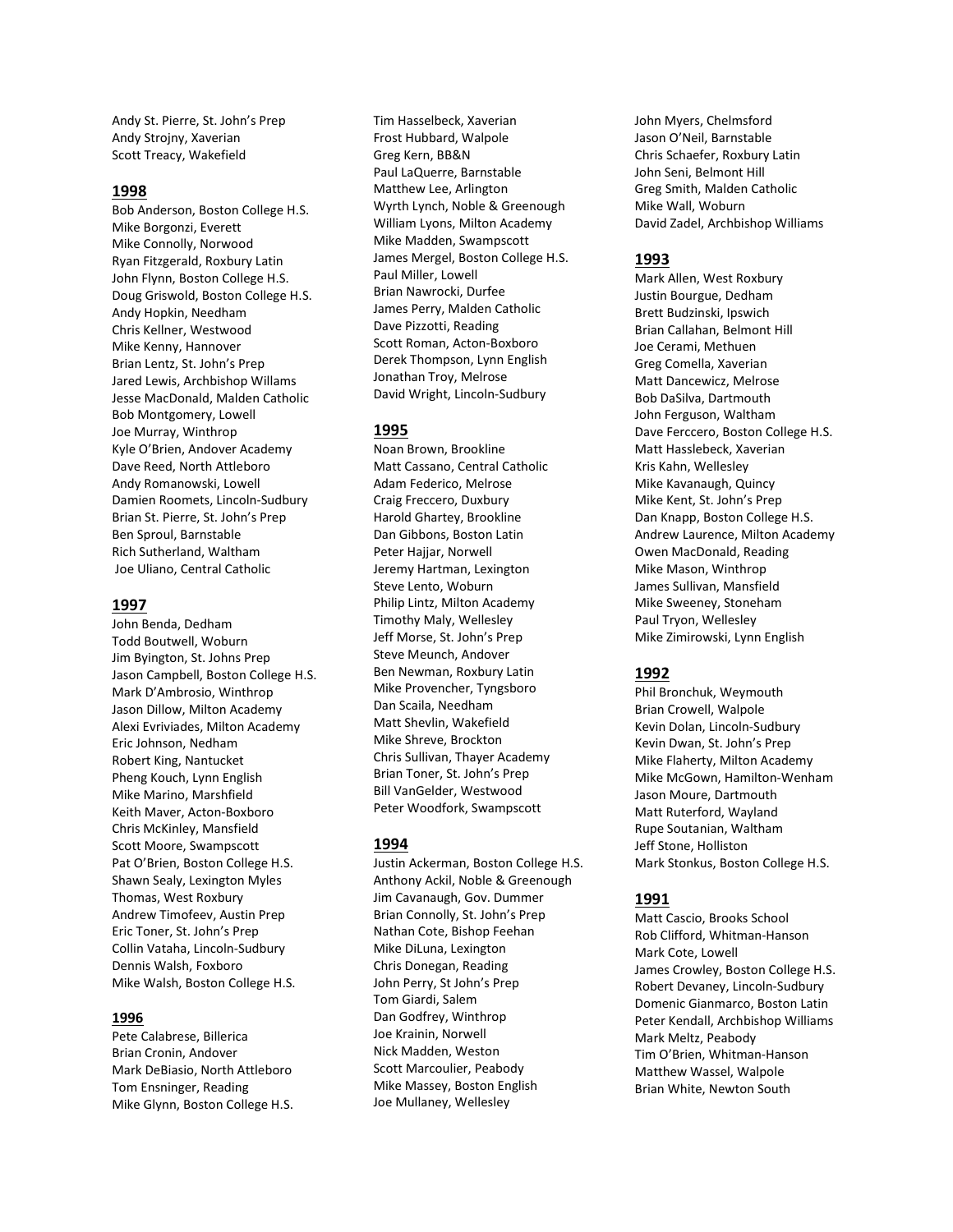#### 1990

Chris Andre, Peabody Peter Cahill, Boston College H.S. Bill Counihan, Dedham Dave Dixon, Middleboro Steve Flaherty, Boston College H.S. Chris Garofalo, Revere David Gerson, Framingham South Mike Giardi, Salem Dave Morgan, Roxbury Latin Tom Spittler, Lincoln-Sudbury John Szozepanski, Winchester

#### 1989

Chris Cady, Foxboro Doug Clarke, Winchester Dave Flynn, Dedham Greg Hoffmeister, Needham Joel Lamb, Natick Sean Lanagan, Concord-Carlisle Eric LaPlaca, Franklin Ton Nalen, Foxboro Andrew Simpson, Dartmouth Liam Sullivan, Lowell Jeff Wood, Lexington

#### 1988

Paul Fortin, Cardinal Spellman Mike Hurley, Dedham Andy Lombara, Wakefield Charles McDonald, Melrose Kevin McGonagle, Boston Latin Eric Nelson, Lowell Lamar Newsome, Foxboro John Perry, Andover Jamie Rice, Boston College H.S. Doug Rogers, North Andover Andy Sullivan, Boston College H.S.

### 1987

Brian Aylward, Tewksbury John Brzezenski, Lexington Tom Colombo, Brockton Bob Durkin, Cohasset Jeff Iafrati, Bridgewater-Raynham Brendan Mahoney, Lincoln-Sudbury Chris Masalsky, Xaverian Martin Popoloski, Woburn Brian Powilatis, Boston College H.S. Chris Rezendes, Durfee

### 1986

Mark Bianchi, Natick Dennis Clarke, Winchester Bob Dunlay, Tewksbury Darren Langis, Lynn Classical Art McMahon, St. John's Prep Greg McMurtry, Brockton

Dave Murphy, Walpole Phil Pascucci, Beverly Timothy Perry, Andover Dick Puccio, North Attleboro

#### 1985

Mike Campanale, Arlington Shawn Carew, Foxboro Brett Chicko, Norwell Joe DaSilva, Dartmouth Paul Willis, North Andover Patrick Flaherty, Milton Academy Eric Gaut, Lexington John Irons, Marblehead Dave Koffman, Winchester Hugh O'Flynn, Ipswich Frank Sousa, Bishop Stang Dick Vaughan, Archbishop Williams

### 1984

Brian Barringer, Boston Latin Darren Flutie, Natick Bob Glatz, St. John's Prep Bob Jean, Newburyport Jim Johnson, North Attleboro Jim Kelly, Natick John Manning, Foxboro Frank Morelli, Melrose Bill Pickles, Dracut Scott Wassel, Middleboro Malcolm Humphrey, Burlington

### 1983

Gerard Coughlan, Woburn Jim DePalo, Natick Jim Frontero, Lynnfield John Keenhan, Salem Chris Kenney, Lexington Jim Morris, Melrose Brian O'Neil, Reading Steve Onoyan, North Attleboro Mike Pakalnis, Whitman-Hanson Scott Rudy, Holliston Brian Sullivan, Boston College H.S.

### 1982

Dave Benoit, Middleboro Paul DiPillo, Walpole Bob Fougere, Scituate Joe Gianquinto, Winthrop Shawn Maguire, Burlington Tim McMahon, Brookline Tom Moffatt, Methuen Brian Nixon, St. John's Prep Jeff Sullivan, Boston College H.S. Brian White, Pentucket Neal Zonfreli, Bridgewater-Raynham

#### 1981

Tim Crosta, North Attleboro Francis Duggan, Quincy Steve El-Masry, Waltham Doug Flutie, Natick Phil Gaudette, David Prouty Duncan Gillis, Thayer Academy John Hancock, Brockton Scott Harrington, Westwood Robert Kepner, Wayland Joel Lindsay, Scituate Steve Strachan, Burlington

# 1980

Bill Adamopulos, Pentucket Dan Buron, Bridgewater-Raynham Roger Caron, Norwell Greg Dunn, Brockton Steven Ernst, Clinton John Gorozyca, North Quincy Thomas Hall, Scituate John McGonagle, Boston Latin John O'Brien, Woburn Bruno Perdoni, Wellesley Bruce Weller, Wachusett

# 1979

Robert Clasby, Boston College H.S. Andrew Clivio, Woburn Paul Cusick, Algonquin William Locke, Milford Scott McCabe, Westborough Scott O'Gorman, Roxbury Latin Mike Redding, North Attleboro David Shea, Dartmouth Charles Slack, Newton North Mark Vendetti, Shepherd Hill

# 1978

Joe Allegro, Boston Latin Owen Cote, Belmont Hill Jeff Farias, Dartmouth John Hess, Oakmont Peter Lavery, Arlington Kevin McCormack, Melrose Bruce Robie, Ipswich Leo Smith, Boston College H.S. Thomas Tracy, Watertown Mike Vendetti, Shepherd Hill Kevin Wolf, Holliston

# 1977

Paul Atwater, Weymouth North James Cobb, Sharon Paul Connors, Hanover Robert Cuomo, Walpole Joe McLaughlin, Catholic Memorial